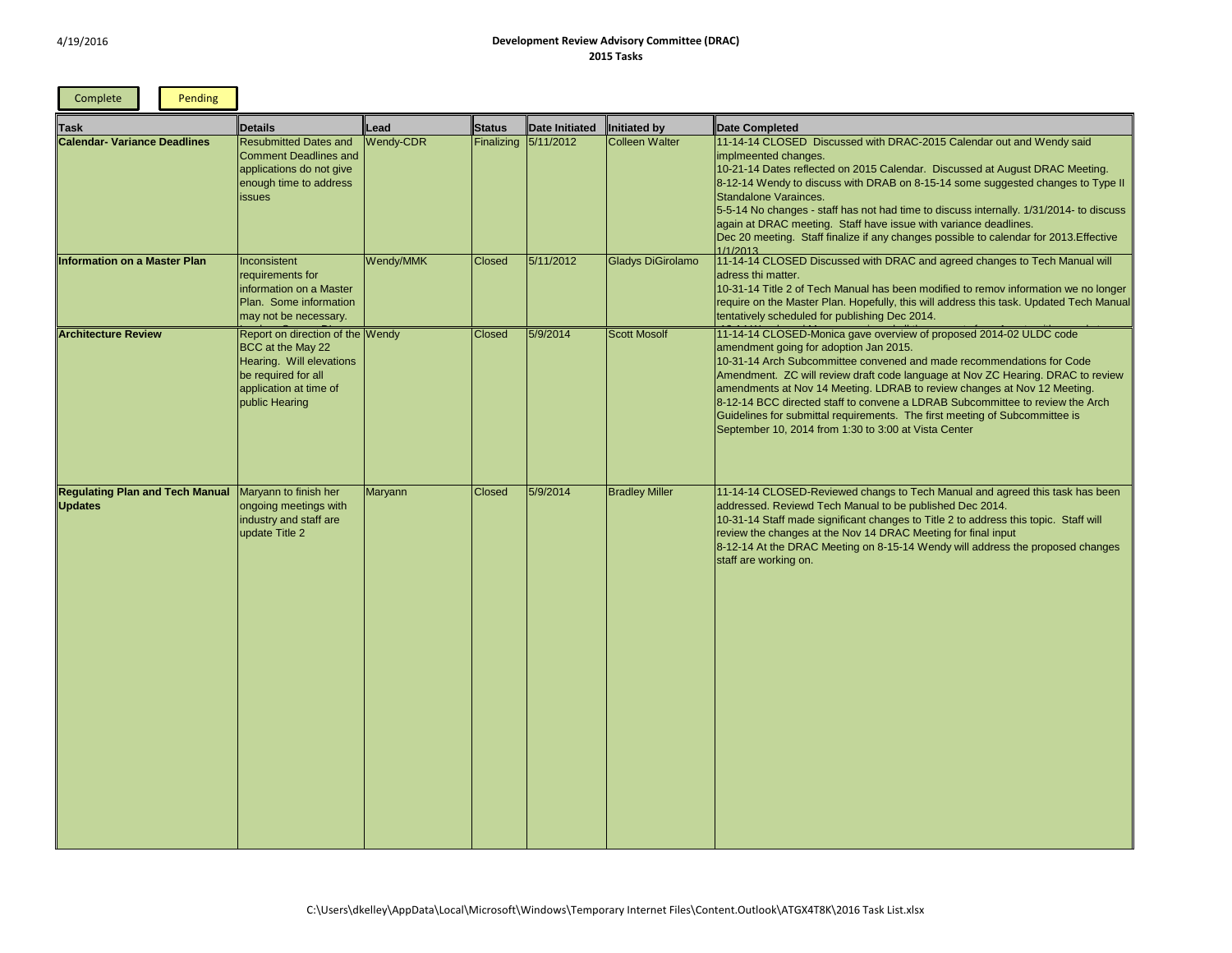| Pending<br>Complete                                                             |                                                                                                     |                                      |               |                |                          |                                                                                                                                                                                                                                                                                                                                                                                                                                                                                                                                                                                                                                                                                                                                                                                                                                                                                                                                                                                                                                                                                                                                               |
|---------------------------------------------------------------------------------|-----------------------------------------------------------------------------------------------------|--------------------------------------|---------------|----------------|--------------------------|-----------------------------------------------------------------------------------------------------------------------------------------------------------------------------------------------------------------------------------------------------------------------------------------------------------------------------------------------------------------------------------------------------------------------------------------------------------------------------------------------------------------------------------------------------------------------------------------------------------------------------------------------------------------------------------------------------------------------------------------------------------------------------------------------------------------------------------------------------------------------------------------------------------------------------------------------------------------------------------------------------------------------------------------------------------------------------------------------------------------------------------------------|
| <b>Task</b>                                                                     | Details                                                                                             | Lead                                 | Status        | Date Initiated | Initiated by             | Date Completed                                                                                                                                                                                                                                                                                                                                                                                                                                                                                                                                                                                                                                                                                                                                                                                                                                                                                                                                                                                                                                                                                                                                |
| <b>Subdivision Plan</b>                                                         | <b>Subdivision Plan</b><br>submittal with Master<br>Plan as part of the Off<br>the BCC Plan process | Jon                                  | <b>Closed</b> | 5/9/2014       | <b>Gladys DiGirolamo</b> | 11-14-14 CLOSED-Testing this new process and agreed to implement January 2014.<br>10-31-14 Wendy and Joanne to give update on TEST application they have been<br>processing.<br>8-12-14 Jon met with Gladys to discuss her inquiry in more detail. We agreed that we<br>could test a project with Zoning and Land Development to see if this could work. If we<br>have no issues we can report back on possible implementation date.                                                                                                                                                                                                                                                                                                                                                                                                                                                                                                                                                                                                                                                                                                          |
| ePZB Project History Screen                                                     | 8-15-14 DRAC requested Jon<br>access to ePZB Project<br><b>Hsitory Screen</b>                       |                                      | <b>Closed</b> | 2/15/2015      | <b>DRAC</b>              | 06-20-15 CLOSED-Implement and released to Public<br>05-28-15 Implemented in Winter 2015 to public. Still working on other enhancements<br>but that will be finalized till late 2015.<br>11-14-14 ISS gave DRAC a demo on new screen. DRAC did not suggest any<br>changes. Screen needs to be signed off by PZB Management in Nov 2014 then ISS<br>will finalize the screens. Expected Jan 2014 release to public.<br>10-31-14 ISS will give a demo on new screen they created under eZINFO for the public                                                                                                                                                                                                                                                                                                                                                                                                                                                                                                                                                                                                                                     |
| Subdivsion Plan submitted with<br>final Sudivision Plan for non-<br>residential | 11-14-14 Request to<br>process Plat and Final<br><b>Subdivision Plan</b><br>concurrent.             | Joanne K and Jon<br><b>MacGillis</b> | <b>Closed</b> | Processing     | Jeff B                   | 11-12-2015- CLOSED- This allows an Applicant to submit the subdivision plans at<br>same time as off the board Master Plan, but follows the regular DRO time schedule.<br>8-13-15 Project was on DRO 8-12-15. Subdivision and plat was approved at meeting.<br>Amending PPM 41 to reflect changes to the type 3 concurrent review process.<br>5-29-15 DRAC Meeting-discussed that GL Homes has application in process to truth<br>the residential subdivision plan to the plat. Hopefully, this process will work and if no<br>issues we can establish a date to implement fully in Summer 2015.<br>04-15-15 Agents and Staff have 3 projects we are processing to do finall testing of new<br>process for residental projects. Also, Maryann send modifed Policy and Procedural                                                                                                                                                                                                                                                                                                                                                               |
| Relocation of Bldg sq. ft. and<br>Increase in Bldg sq. ft.                      | 4-15-15 Special DRAC<br>Meeting                                                                     | Alan, Bill, Wendy,<br>MMK, Jon       | <b>Closed</b> | 1/28/2016      | <b>DRAC</b>              | 02-01-16 2015-02 BCC adopted amendment to increase building by 50% provided<br>complies with all other DRO thresholds.<br>11-12-2015- Pending code amendment review.<br>8-11-15 2015-02 Round-incorporating changes to ULDC Article 2 to adrss relocation of<br>sq/ft and increase in square foot for single building. Staff will bring DRAFT to August<br>21, 2015 DRAC Meeting<br>5-29-15 DRAC Meeting-request for update on next step. Lauren said staff will process<br>ULDC code amendment for the 2015-02 ULDC Round of Amendments. She went<br>over the adoption Hearings of January 2016.<br>4-14-15 Special DRAC meeting. Possibly in the 2015 Round-2 Amendments. Collene<br>suggested that this should not apply to a single owner/single entity (not single user)<br>such as a school which could may be comprised of a multiple of uses affiliated with the<br>school, and since it's under one campus, she thought that it is a reasonable request to<br>amend the above language. She suggested items under Art. 2.D.1.G.1.a criteria<br>should be revised to not apply to these sites as well changes to 2.D.1.G.1.b to allow |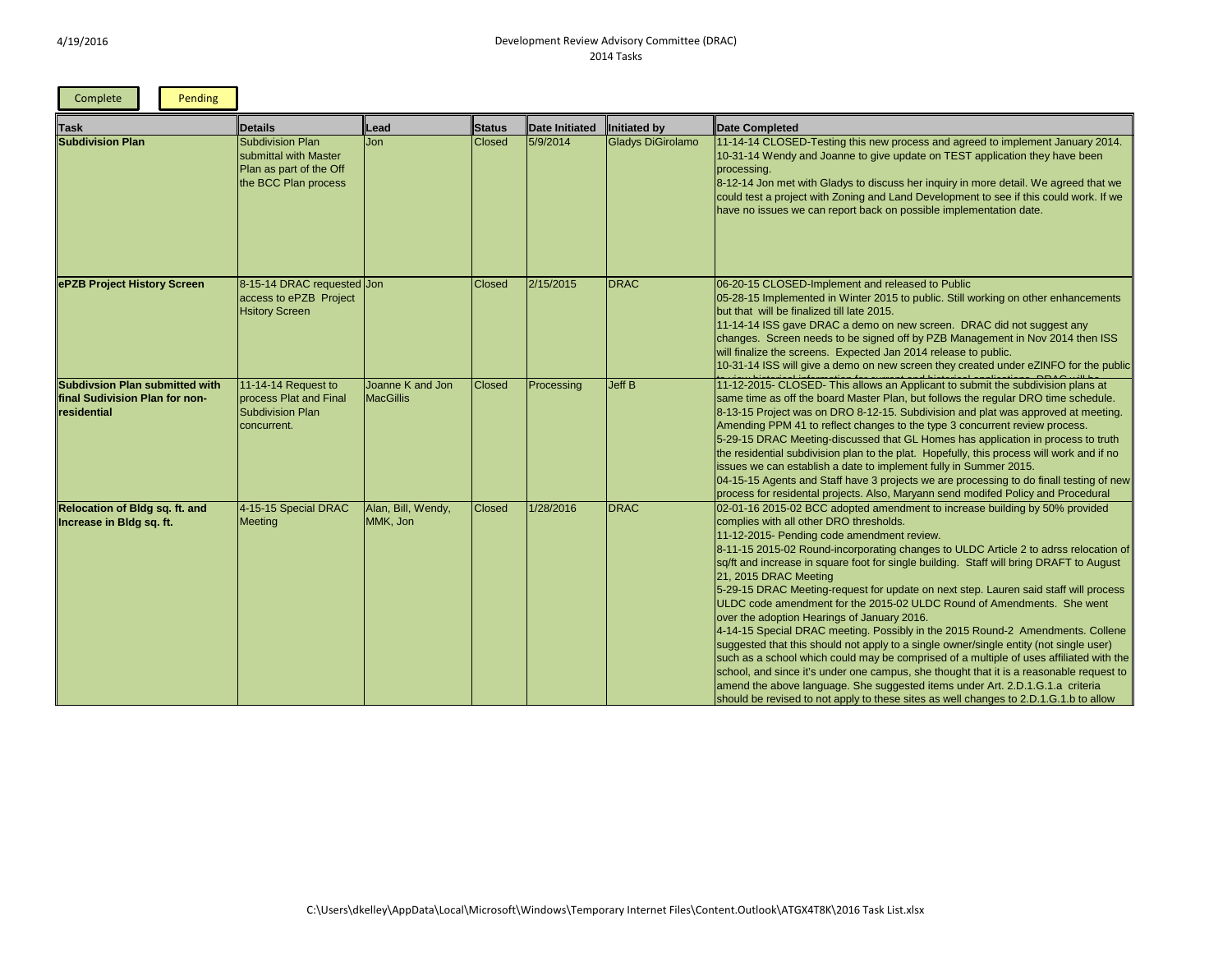| ed to recreation club house<br>W.<br>ntation on the DRO Agency<br>essing applications. Staff<br>ittals, etc. Minutes will be<br>by end of July 2015.<br>s who want to attend, Alan and<br>o to full Zoning vs. Agency and |
|---------------------------------------------------------------------------------------------------------------------------------------------------------------------------------------------------------------------------|
|                                                                                                                                                                                                                           |
|                                                                                                                                                                                                                           |
| current went through smoothly;<br>h project recently accepted in                                                                                                                                                          |
| in are all running differently                                                                                                                                                                                            |
| eetings to further refine<br>PPM on this process and will                                                                                                                                                                 |
|                                                                                                                                                                                                                           |
|                                                                                                                                                                                                                           |
|                                                                                                                                                                                                                           |
|                                                                                                                                                                                                                           |
|                                                                                                                                                                                                                           |
| anning will get the Plat Book<br>go into ePZB andl close out the<br>osing condition. Since no one<br>this being his direction<br>e in order to ensure we                                                                  |
| with ISS.                                                                                                                                                                                                                 |
|                                                                                                                                                                                                                           |

| Complete                                                                              | Pending |           |                    |               |                |                   |                                                                                                                                                                                                                                                                                                                                                                                                                                                                                                                                                                                                                                                                      |
|---------------------------------------------------------------------------------------|---------|-----------|--------------------|---------------|----------------|-------------------|----------------------------------------------------------------------------------------------------------------------------------------------------------------------------------------------------------------------------------------------------------------------------------------------------------------------------------------------------------------------------------------------------------------------------------------------------------------------------------------------------------------------------------------------------------------------------------------------------------------------------------------------------------------------|
| <b>Task</b>                                                                           |         | Details   | Lead               | <b>Status</b> | Date Initiated | Initiated by      | Date Completed                                                                                                                                                                                                                                                                                                                                                                                                                                                                                                                                                                                                                                                       |
| <b>Review DRO Administartive</b><br>Review what goes to Zoning vs.<br><b>Agencies</b> |         | 5/29/2015 | Alan/Jon           | <b>Closed</b> | 5/29/2015      | Gladys DiGirolamo | 11-12-2015 There are pending Code amendments related to recreation club house<br>changes that can be processed through ZAR/ZZR review.<br>7-17-15 Special DRAC Meeting today. Alan gave presentation on the DRO Agency<br>Review Process and identified reasons for delay in processing applications. Staff<br>responded to questions about the review, fees, resubmittals, etc. Minutes will be<br>posted on the Zoning Web Page under Press Release by end of July 2015.<br>5-29-15 Gladys requested meeting with DRAC members who want to attend, Alan and<br>Wendy to discuss process to understand what has to go to full Zoning vs. Agency and<br>or full DRO. |
| <b>DRO Concurrent Review Process</b><br><b>Type II and Type III</b>                   |         | 5/29/2015 | Maryann/Wendy      | <b>Closed</b> | 5/29/2015      | Gladys DiGirolamo | 02-02-16- (WH) 4 projects went through process; 1 concurrent went through smoothly;<br>3 stayed in the system longer than 6mths. There is a 5th project recently accepted in<br>our system and we are testing it.<br>11-12-2015- Still under review. Projects staff have had in are all running differently<br>and not concurrently.<br>7-12-15 Staff and DRAC Members have had several meetings to further refine<br>process. Maryann and Wendy are updating the current PPM on this process and will<br>provide a update at the DRAC August 21 Meeting.                                                                                                            |
| Planning Condition on Workforce<br><b>Housing</b>                                     |         | 8/21/2015 | <b>Bryan Davis</b> | <b>Closed</b> | 8/21/2015      | Colleen Walter    | 02-05-15 at DRAC Meeting today we discussed that Planning will get the Plat Book<br>and Page Number on the WFH recordation and simply go into ePZB andl close out the<br>ePZB Condition and put the Book/Page in reason for closing condition. Since no one<br>from Planning was at DRAC Jon sent email to Bryan as this being his direction<br>02-01-16 Need further clarification on issue from Collene in order to ensure we<br>address this issue.<br>11-12-2015 Staff is reviewing request and coordinating with ISS.                                                                                                                                           |